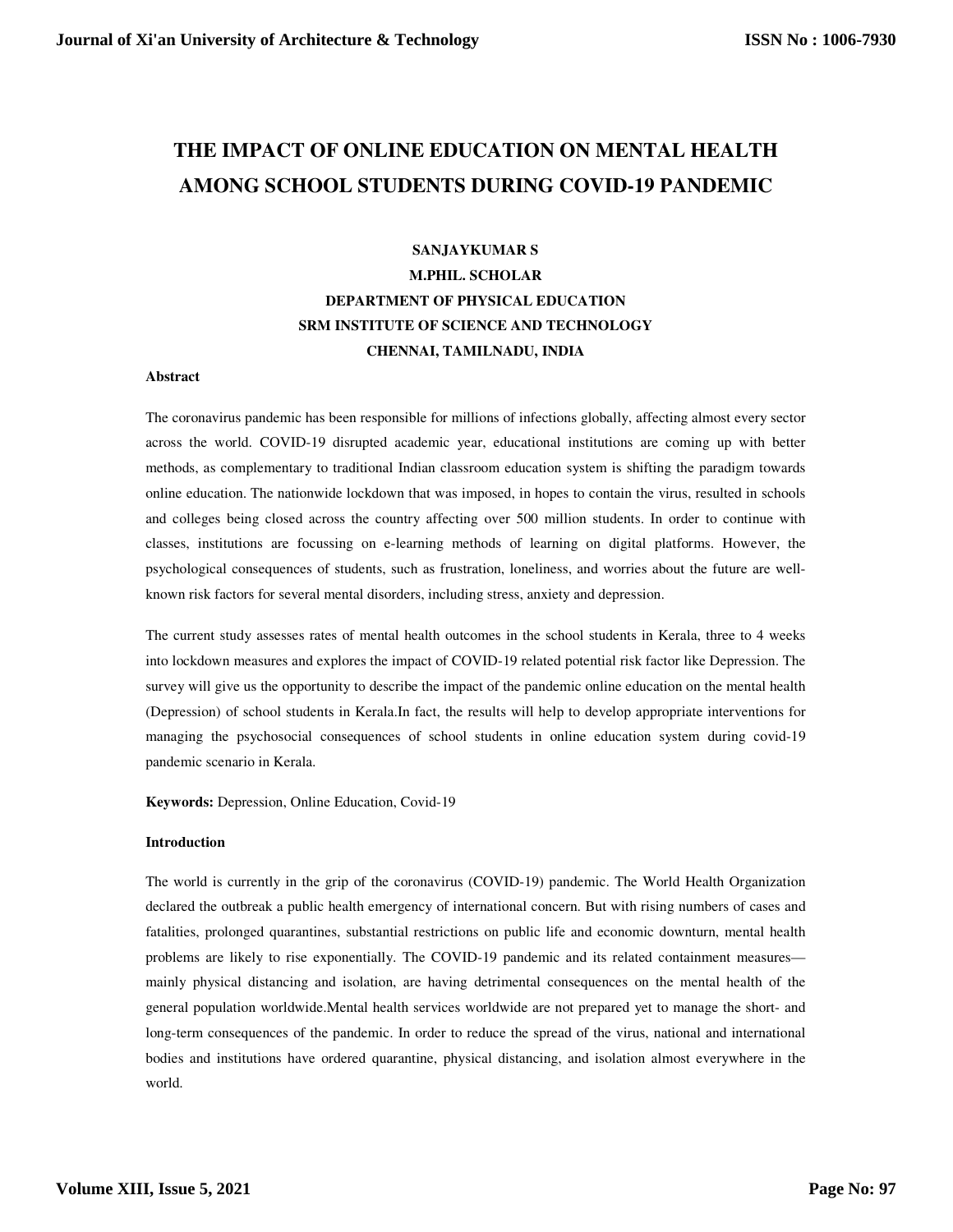The coronavirus pandemic has been responsible for millions of infections globally, affecting almost every sector across the world. COVID-19 disrupted academic year, educational institutions are coming up with better methods, as complementary to traditional Indian classroom education system is shifting the paradigm towards online education. The nationwide lockdown that was imposed, in hopes to contain the virus, resulted in schools and colleges being closed across the country affecting over 500 million students. In order to continue with classes, institutions are focussing on e-learning methods of learning on digital platforms. However, the psychological consequences of students, such as frustration, loneliness, and worries about the future are wellknown risk factors for several mental disorders, including stress, anxiety and depression.

The current study assesses rates of mental health outcomes in the school students inKerala,three to 4 weeks into lockdown measures and explores the impact of COVID-19 related potential risk factor like Depression. The survey will give us the opportunity to describe the impact of the pandemic online education on the mental health (Depression)of school students in Kerala.In fact, the results will help to develop appropriate interventions for managing the psychosocial consequences of school students in online education system during covid-19 pandemic scenario in Kerala.

#### **Statement of the problem**

The purpose of the study was to assess the impact of online education on mental health among school students during covid-19 pandemic scenario in Kerala.

#### **Delimitations**

- $\triangleright$  The study delimited to 2 districts Thrissur and Eranakulam
- $\triangleright$  The study will be delimited to 100 students below the age of 13 18 years.
- $\triangleright$  This study will be further delimited to the psychological variable such as depression only.

#### **Limitations**

The study will be conducted with the following limitations

- $\triangleright$  Social culture and economic status of the students will be taken as a limitation of this study.
- $\triangleright$  Heredity and environment factors which contribute to psychological factors will also considered as a limitation.
- $\triangleright$  Questionnaire are its limitation as such as bases that might have kept into subjects response on this account was consider as the limitation of the study.
- $\triangleright$  Another possible limitation of our study is the choice to use a web-based online survey, which may have limited the participation of students not having access to the Internet or not familiar with online tools.

#### **Objectives of the study**

 $\triangleright$  To find out the impact of online education on mental health among school students during covid-19 pandemic scenario in Kerala.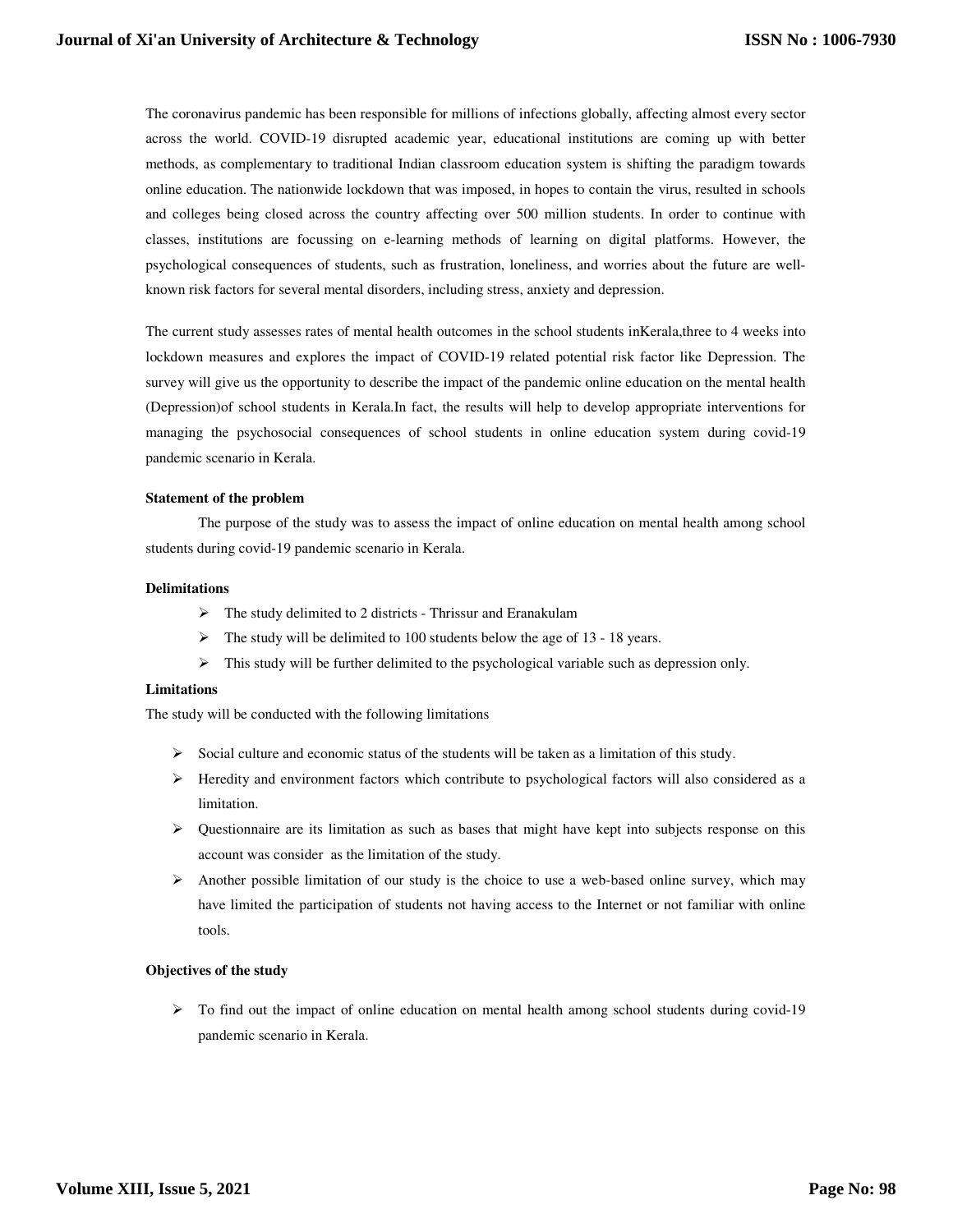#### **Hypothesis**

 $\triangleright$  Possibly there should be a significant negative impact on mental health of students during covid-19 pandemic online education.

#### **Significance of the study**

- $\triangleright$  The study would help to identify the depression level of the school students.
- $\triangleright$  The study will help to develop appropriate interventions for managing the psychosocial consequences of school students in online education system during covid-19 pandemic scenario in Kerala.
- $\triangleright$  The result of the study would show the importance of Psychological studies in school education system.

#### **Mental health**

"Mental health is a state of well-being in which an individual realizes his or her own abilities, can cope with the normal stresses of life, can work productively, and is able to make a contribution to his or her community."

**WHO** 

#### **Depression**

Depression is a group of conditions associated with the elevation or lowering of a person's mood, such as depression.

#### **Selection of tool**

| Variable   | Questionnaire used   |        |               | Source                                                                            |
|------------|----------------------|--------|---------------|-----------------------------------------------------------------------------------|
| Depression | Patient<br>$(PHQ-9)$ | Health | Questionnaire | Drs. Robert L Spritzer,<br>Janet<br>B.W. Williams, Kurt Kroenke and<br>Colleagues |

#### **Statistical Technique Employed**

The information sought through the questionnaire were classified with respect to frequencies and other descriptive measures. The percentage analysis was employed to describe the relative Mental Health like Depression.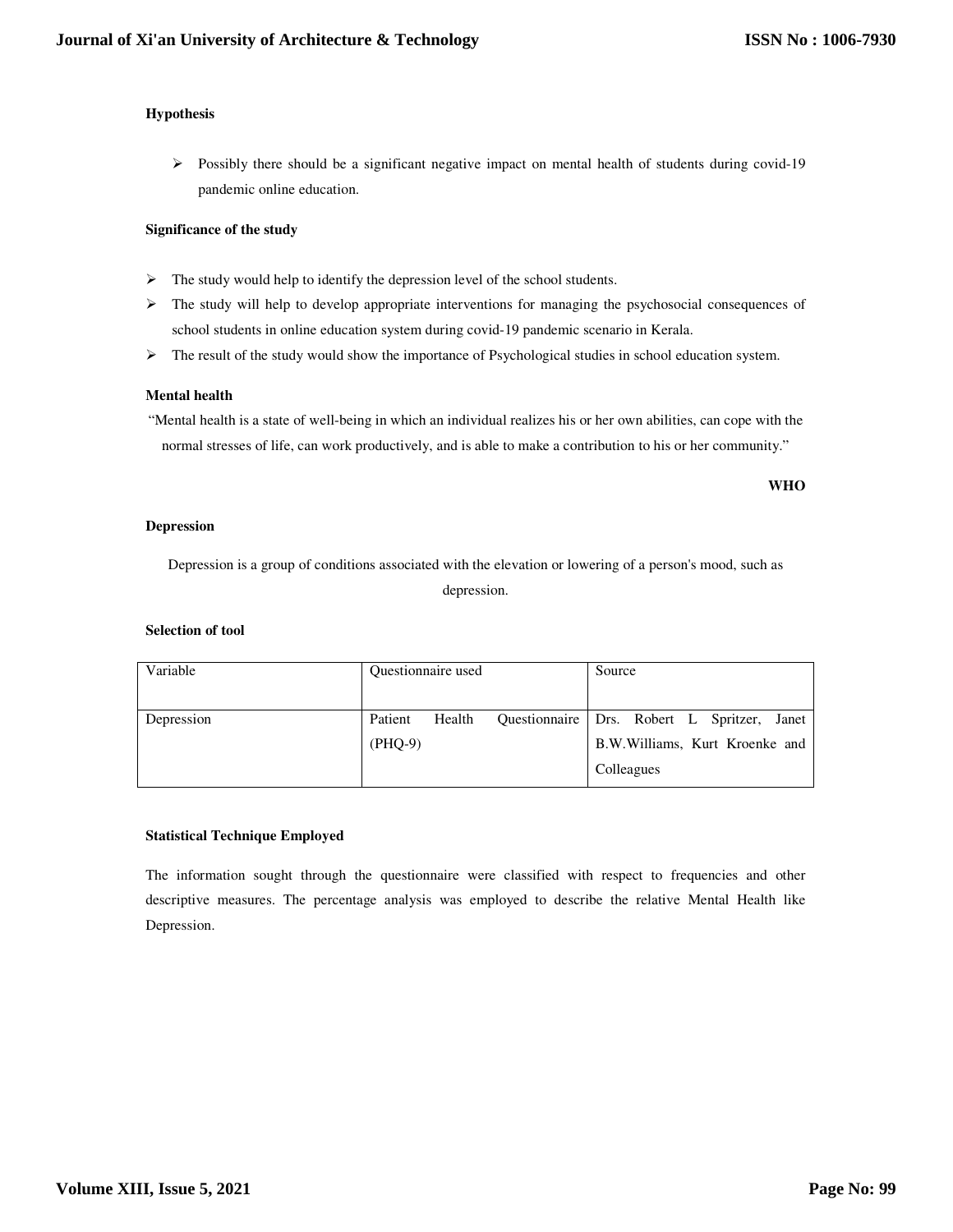### **ANALYSIS OF DATA AND RESULTS OF THE STUDY**

|   | <b>DEPRESSION LEVEL</b> |                    |                        |                              |                   |  |  |  |  |
|---|-------------------------|--------------------|------------------------|------------------------------|-------------------|--|--|--|--|
|   | Minimal<br>Depression   | Mild<br>Depression | Moderate<br>Depression | Moderately Severe Depression | Severe Depression |  |  |  |  |
| N | 13                      | 27                 | 34                     | 18                           | 8                 |  |  |  |  |



#### **CONCLUSIONS**

On March 24, the lockdown status has been declared by the Indian government. This status included the definition of specific containment and quarantine measures, such as the interdiction of all public meetings and strict movement restrictions (possibility to go out only for working, serious health reasons, or other urgent needs). During the pandemic situation the educational institutions are implemented online education and that sudden change widely influences the student's depression level especially school students. There should be a significant negative impact on mental health of students during covid-19 pandemic online education.